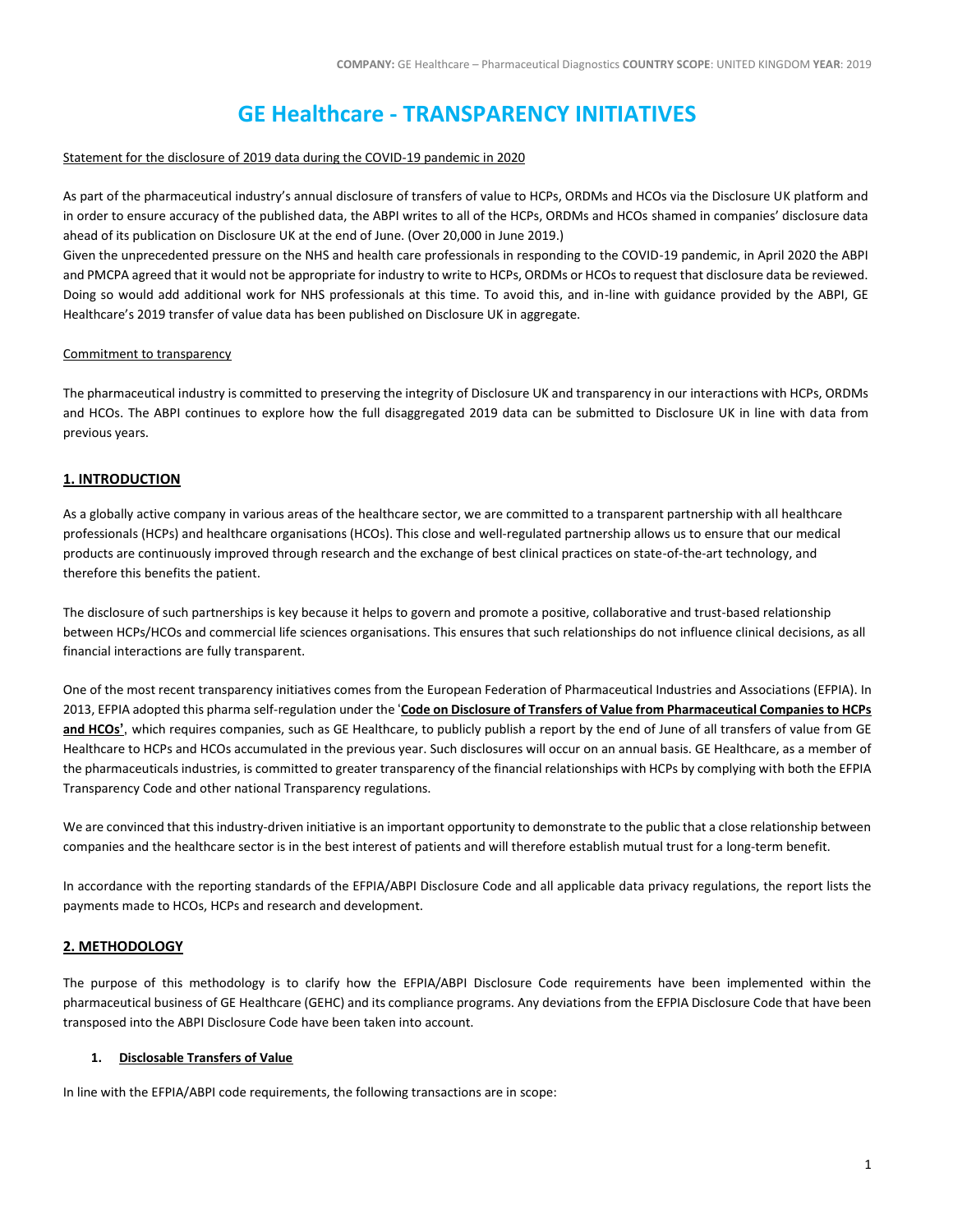### **1.1 Event support**

GEHC may support a third-party organized event in the form of a sponsorship. If the event is organized by a third party (e.g. event organizer, travel agency) then the healthcare association responsible for the content of the educational program will be listed as the recipient of this transfer of value.

*Example: GEHC is represented with a booth space during a medical congress*

Where permitted under local law/code, GEHC may pay or reimburse modest travel, living, and registration expenses for HCPs attending a GEled event or a third-party event such as a third-party congress. If a travel agency is being used to organize travel arrangements, the administrative fee for this service will not be reported.

*Example: GEHC is paying the registration fee for a HCP to support his/her participation in a medical congress*

#### **1.2 Service and Consultancy**

GEHC may engage a HCP to provide consulting services to fulfill a legitimate business need. Examples of consulting services include speaking engagements, product training, advisory board participation, review/input on publications, and product input. The published amount is the same as the amount agreed in the underlying contract.

If GEHC makes indirect Disclosable Transfers to HCPs/HCOs through a contract research organization (CRO) as part of a consulting arrangement and is aware of their identity, then these transfers will be disclosed as well under the Service and Consultancy category. Example: A HCP is hired to provide input on GEHC's product.

## **1.3 Grant**

GEHC may provide funding or in-kind support of medical education programs (e.g., grand rounds, fellowships, scholarships) in the form of educational grants. The published amount is the same as the amount agreed in the underlying contract. *Example: GEHC is paying for medical books.*

#### **1.4 Donation**

GEHC may donate money, products or services to legitimate charitable organizations. The published amount is the same as the amount agreed in the underlying contract.

*Example: GEHC is providing a cash donation to a non-profit organization to support their work.*

#### **1.5 Research**

GEHC may contract a HCP, an HCI (e.g., the site or investigator) or contract research organization (CRO) to conduct research. If GEHC makes indirect Disclosable Transfers to HCPs/HCOs through a CRO as part of R&D and is aware of their identity, then these transfers will be disclosed under the R&D category. The published amount is the same as the amount agreed in the underlying contract. *Example: GEHC is hiring a CRO to do clinical study*

## **2. Recipients of Transfers of Value**

For each local report, GEHC has focused on the country where the recipient has his primary physical address.

#### **2.1 Definition Healthcare Professional (HCP)**

Any individual in a position, directly or indirectly, to purchase, lease, recommend, use, prescribe, or arrange for the purchase or lease of any GEHC product or service. Includes: physicians, physician assistants, nurses, pharmacists, technicians, other clinicians, or research coordinators.